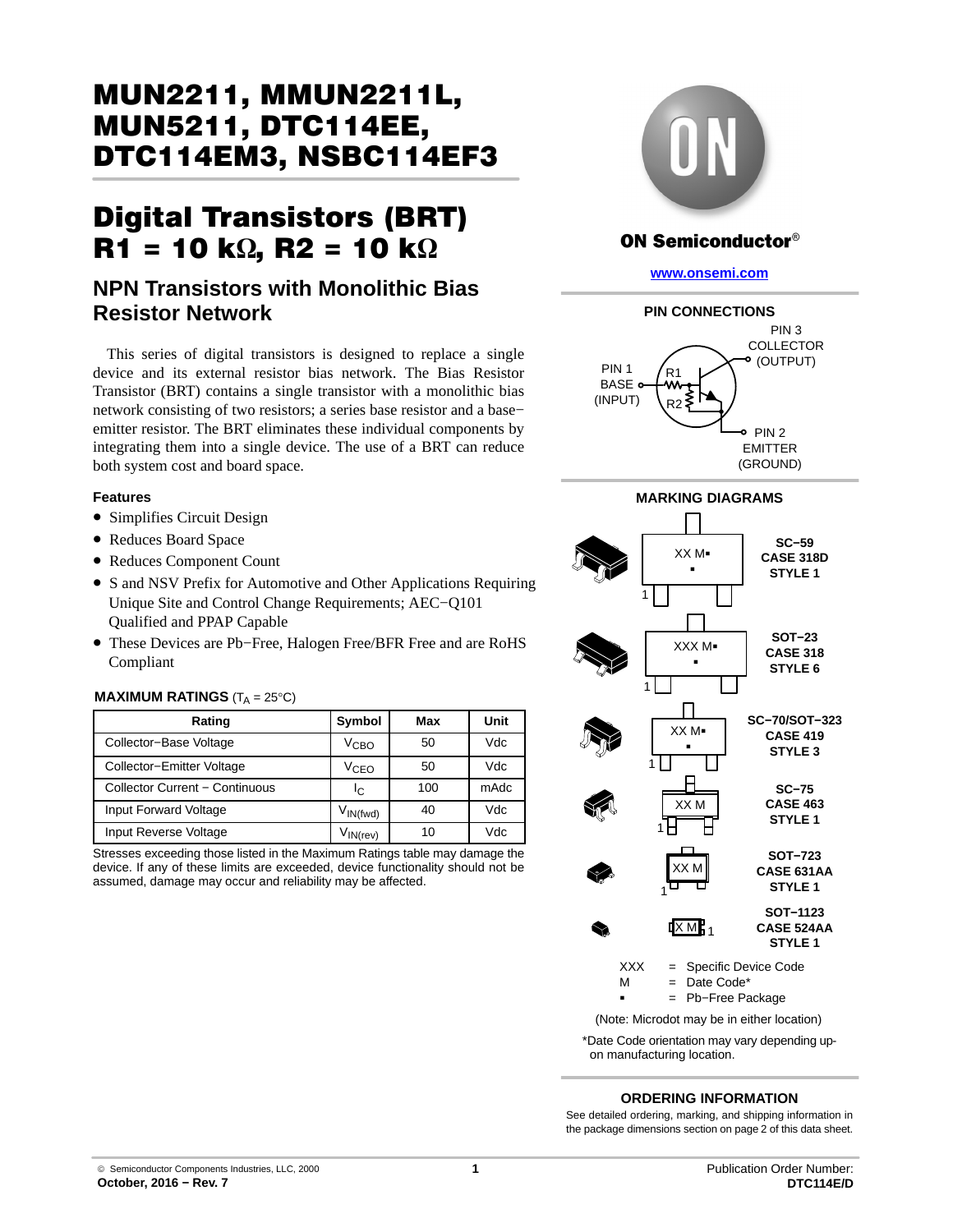<span id="page-1-0"></span>

|  |  |  | Table 1. ORDERING INFORMATION |  |
|--|--|--|-------------------------------|--|
|--|--|--|-------------------------------|--|

| <b>Device</b>               | <b>Part Marking</b> | Package                    | Shipping <sup><math>\dagger</math></sup> |
|-----------------------------|---------------------|----------------------------|------------------------------------------|
| MUN2211T1G, SMUN2211T1G     | 8A                  | $SC-59$<br>(Pb-Free)       | 3000 / Tape & Reel                       |
| MUN2211T3G, SMUN2211T3G     | 8A                  | $SC-59$<br>(Pb-Free)       | 10000 / Tape & Reel                      |
| MMUN2211LT1G, SMMUN2211LT1G | A8A                 | $SOT-23$<br>(Pb-Free)      | 3000 / Tape & Reel                       |
| MMUN2211LT3G, SMMUN2211LT3G | A8A                 | $SOT-23$<br>(Pb-Free)      | 10000 / Tape & Reel                      |
| MUN5211T1G, SMUN5211T1G     | 8A                  | SC-70/SOT-323<br>(Pb-Free) | 3000 / Tape & Reel                       |
| <b>SMUN5211T3G</b>          | 8A                  | SC-70/SOT-323<br>(Pb-Free) | 10000 / Tape & Reel                      |
| DTC114EET1G, SDTC114EET1G   | 8A                  | $SC-75$<br>(Pb-Free)       | 3000 / Tape & Reel                       |
| DTC114EM3T5G                | 8A                  | SOT-723<br>(Pb-Free)       | 8000 / Tape & Reel                       |
| NSBC114EF3T5G               | A                   | SOT-1123<br>(Pb-Free)      | 8000 / Tape & Reel                       |

†For information on tape and reel specifications, including part orientation and tape sizes, please refer to our Tape and Reel Packaging Specifications Brochure, BRD8011/D.





(1) SC−75 and SC−70/SOT323; Minimum Pad (2) SC−59; Minimum Pad (3) SOT−23; Minimum Pad (4) SOT−1123; 100 mm2, 1 oz. copper trace (5) SOT−723; Minimum Pad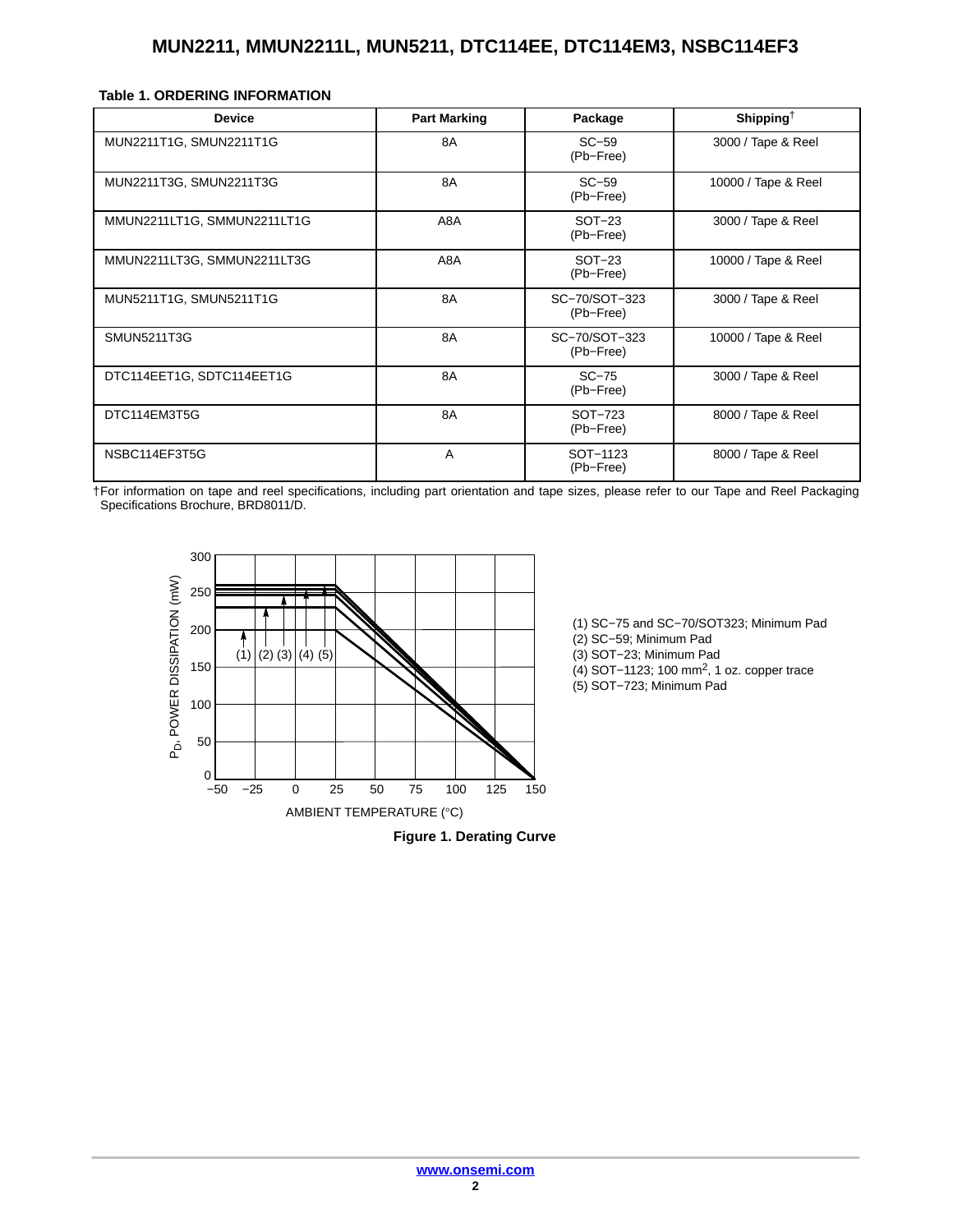#### <span id="page-2-0"></span>**Table 2. THERMAL CHARACTERISTICS**

| <b>Characteristic</b>                                                                                                       | Symbol                   | Max                      | Unit          |
|-----------------------------------------------------------------------------------------------------------------------------|--------------------------|--------------------------|---------------|
| THERMAL CHARACTERISTICS (SC-59) (MUN2211)                                                                                   |                          |                          |               |
| <b>Total Device Dissipation</b><br>$T_A = 25$ °C<br>(Note 1)<br>(Note 2)<br>Derate above 25°C<br>(Note 1)<br>(Note 2)       | $P_D$                    | 230<br>338<br>1.8<br>2.7 | mW<br>mW/°C   |
| Thermal Resistance,<br>(Note 1)<br>Junction to Ambient<br>(Note 2)                                                          | $R_{\theta JA}$          | 540<br>370               | $\degree$ C/W |
| Thermal Resistance,<br>(Note 1)<br>Junction to Lead (Note 2)                                                                | $R_{\theta$ JL           | 264<br>287               | $\degree$ C/W |
| Junction and Storage Temperature Range                                                                                      | $T_J$ , $T_{stg}$        | $-55$ to $+150$          | $^{\circ}C$   |
| THERMAL CHARACTERISTICS (SOT-23) (MMUN2211L)                                                                                |                          |                          |               |
| <b>Total Device Dissipation</b><br>$T_A = 25$ °C<br>(Note 1)<br>(Note 2)<br>Derate above 25°C<br>(Note 1)<br>(Note 2)       | $P_D$                    | 246<br>400<br>2.0<br>3.2 | mW<br>mW/°C   |
| Thermal Resistance,<br>(Note 1)<br>Junction to Ambient<br>(Note 2)                                                          | $R_{\theta JA}$          | 508<br>311               | $\degree$ C/W |
| Thermal Resistance,<br>(Note 1)<br>Junction to Lead (Note 2)                                                                | $R_{\theta$ JL           | 174<br>208               | °C/W          |
| Junction and Storage Temperature Range                                                                                      | $T_J$ , $T_{stg}$        | $-55$ to $+150$          | °C            |
| THERMAL CHARACTERISTICS (SC-70/SOT-323) (MUN5211)                                                                           |                          |                          |               |
| <b>Total Device Dissipation</b><br>$T_A = 25^{\circ}C$<br>(Note 1)<br>(Note 2)<br>Derate above 25°C<br>(Note 1)<br>(Note 2) | $P_D$                    | 202<br>310<br>1.6<br>2.5 | mW<br>mW/°C   |
| Thermal Resistance,<br>(Note 1)<br>Junction to Ambient<br>(Note 2)                                                          | $R_{\theta$ JA           | 618<br>403               | $\degree$ C/W |
| Thermal Resistance,<br>(Note 1)<br>Junction to Lead (Note 2)                                                                | $R_{\theta$ JL           | 280<br>332               | °C/W          |
| Junction and Storage Temperature Range                                                                                      | $T_J$ , $T_{stg}$        | $-55$ to $+150$          | °C            |
| <b>THERMAL CHARACTERISTICS (SC-75) (DTC114EE)</b>                                                                           |                          |                          |               |
| <b>Total Device Dissipation</b><br>$T_A = 25^{\circ}C$<br>(Note 1)<br>(Note 2)<br>Derate above 25°C<br>(Note 1)<br>(Note 2) | $P_D$                    | 200<br>300<br>1.6<br>2.4 | mW<br>mW/°C   |
| Thermal Resistance,<br>(Note 1)<br>Junction to Ambient<br>(Note 2)                                                          | $R_{\theta$ JA           | 600<br>400               | $\degree$ C/W |
| Junction and Storage Temperature Range                                                                                      | $T_J$ , $T_{stg}$        | $-55$ to $+150$          | $^{\circ}C$   |
| THERMAL CHARACTERISTICS (SOT-723) (DTC114EM3)                                                                               |                          |                          |               |
| <b>Total Device Dissipation</b><br>$T_A = 25^{\circ}C$<br>(Note 1)<br>(Note 2)<br>Derate above 25°C<br>(Note 1)<br>(Note 2) | $P_D$                    | 260<br>600<br>2.0<br>4.8 | mW<br>mW/°C   |
| Thermal Resistance,<br>(Note 1)<br>Junction to Ambient<br>(Note 2)                                                          | $R_{\theta JA}$          | 480<br>205               | $\degree$ C/W |
| Junction and Storage Temperature Range<br>1 $FD_A \otimes$ Minimum Dad                                                      | $T_J$ , $T_{\text{stg}}$ | $-55$ to $+150$          | $^{\circ}C$   |

[1](#page-3-0). FR−4 @ Minimum Pad.

[2](#page-3-0). FR−4 @ 1.0 x 1.0 Inch Pad. [3](#page-3-0). FR−4 @ 100 mm2, 1 oz. copper traces, still air.

[4](#page-3-0). FR−4 @ 500 mm2, 1 oz. copper traces, still air.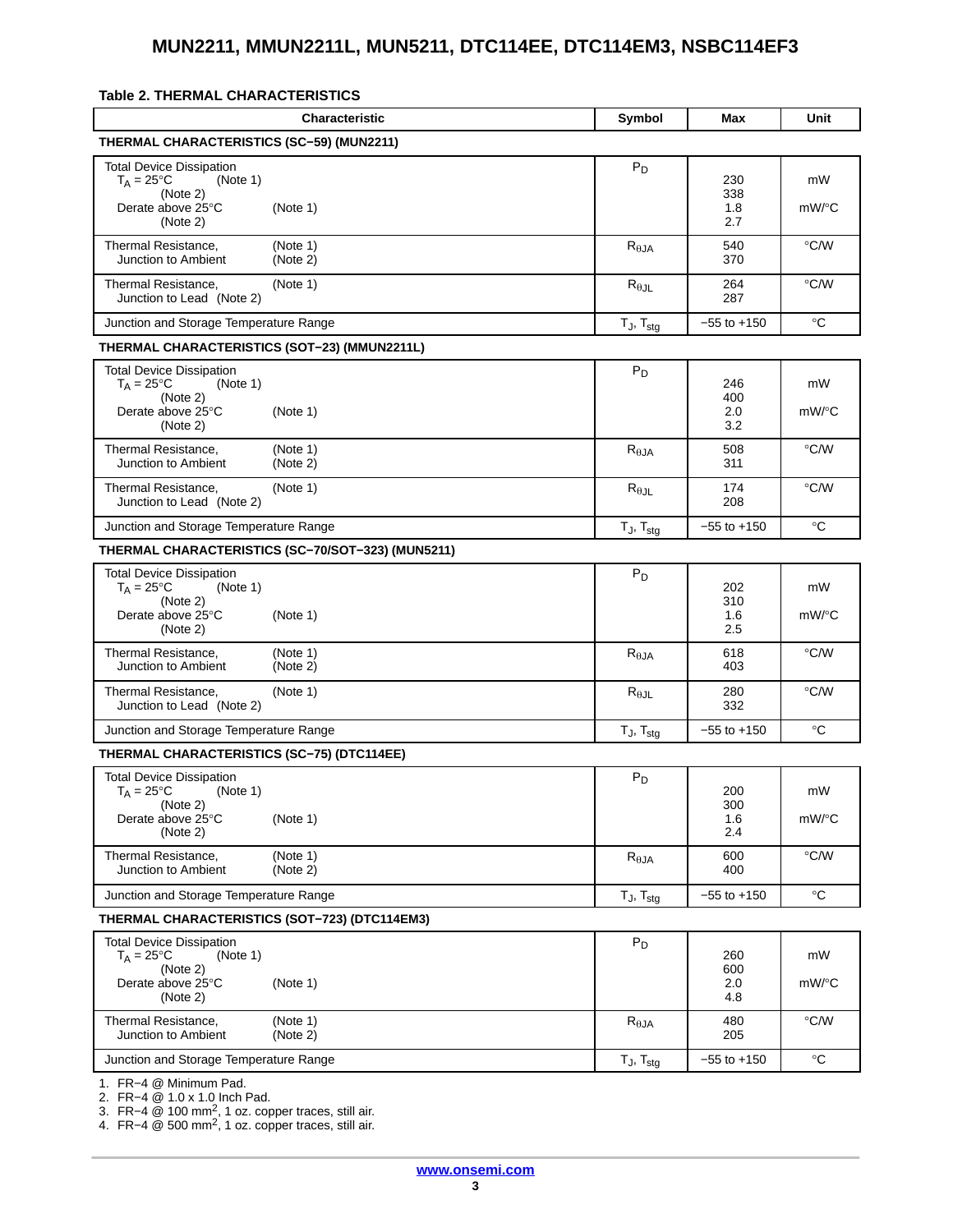#### <span id="page-3-0"></span>**Table [2.](#page-2-0) THERMAL CHARACTERISTICS**

| <b>Characteristic</b>                                                                                                                 | Symbol                            | Max                      | Unit               |
|---------------------------------------------------------------------------------------------------------------------------------------|-----------------------------------|--------------------------|--------------------|
| THERMAL CHARACTERISTICS (SOT-1123) (NSBC114EF3)                                                                                       |                                   |                          |                    |
| <b>Total Device Dissipation</b><br>$T_A = 25^{\circ}C$<br>(Note 3)<br>(Note 4)<br>Derate above $25^{\circ}$ C<br>(Note 3)<br>(Note 4) | $P_D$                             | 254<br>297<br>2.0<br>2.4 | mW<br>$mW$ /°C     |
| Thermal Resistance,<br>(Note 3)<br>Junction to Ambient<br>(Note 4)                                                                    | $R_{\theta JA}$                   | 493<br>421               | $\rm ^{\circ}$ C/W |
| Thermal Resistance, Junction to Lead<br>(Note 3)                                                                                      | $R_{\theta \text{JL}}$            | 193                      | $\rm ^{\circ}$ C/W |
| Junction and Storage Temperature Range                                                                                                | $T_{\text{J}}$ , $T_{\text{stg}}$ | $-55$ to $+150$          | $^{\circ}C$        |

1. FR−4 @ Minimum Pad.

2. FR-4 @ 1.0 x 1.0 Inch Pad.

3. FR−4  $@$  100 mm<sup>2</sup>, 1 oz. copper traces, still air.

4. FR−4 @ 500 mm2, 1 oz. copper traces, still air.

#### **Table 3. ELECTRICAL CHARACTERISTICS** (T<sub>A</sub> = 25°C, unless otherwise noted)

| <b>Characteristic</b>                                                                                              | Symbol           | Min                      | <b>Typ</b>               | <b>Max</b>        | Unit |
|--------------------------------------------------------------------------------------------------------------------|------------------|--------------------------|--------------------------|-------------------|------|
| <b>OFF CHARACTERISTICS</b>                                                                                         |                  |                          |                          |                   |      |
| <b>Collector-Base Cutoff Current</b><br>$(V_{CB} = 50 V, I_F = 0)$                                                 | I <sub>CBO</sub> | $\overline{\phantom{0}}$ | $\overline{\phantom{0}}$ | 100               | nAdc |
| <b>Collector-Emitter Cutoff Current</b><br>$(V_{CF} = 50 V, IB = 0)$                                               | I <sub>CEO</sub> | $\qquad \qquad -$        |                          | 500               | nAdc |
| Emitter-Base Cutoff Current<br>$(V_{FR} = 6.0 V, I_C = 0)$                                                         | <b>IEBO</b>      | $\qquad \qquad -$        | $\qquad \qquad -$        | 0.5               | mAdc |
| Collector-Base Breakdown Voltage<br>$(I_C = 10 \mu A, I_F = 0)$                                                    | $V_{(BR)CBO}$    | 50                       |                          |                   | Vdc  |
| Collector-Emitter Breakdown Voltage (Note 5)<br>$(I_C = 2.0$ mA, $I_R = 0$ )                                       | $V_{(BR)CEO}$    | 50                       |                          |                   | Vdc  |
| <b>ON CHARACTERISTICS</b>                                                                                          |                  |                          |                          |                   |      |
| DC Current Gain (Note 5)<br>$I_C = 5.0$ mA, $V_{CF} = 10$ V)                                                       | $h_{FE}$         | 35                       | 60                       |                   |      |
| Collector-Emitter Saturation Voltage (Note 5)<br>$(I_C = 10 \text{ mA}, I_R = 0.3 \text{ mA})$                     | $V_{CE(sat)}$    | $\qquad \qquad -$        | $\overline{\phantom{0}}$ | 0.25              | Vdc  |
| Input Voltage (off)<br>$(V_{CF} = 5.0 V, I_C = 100 \mu A)$                                                         | $V_{i(off)}$     | $\qquad \qquad -$        | 1.2                      | 0.8               | Vdc  |
| Input Voltage (on)<br>$(V_{CE} = 0.3 V, I_C = 10 mA)$                                                              | $V_{i(0n)}$      | 2.5                      | 1.8                      | $\qquad \qquad -$ | Vdc  |
| Output Voltage (on)<br>$(V_{\rm CC} = 5.0 \text{ V}, V_{\rm B} = 2.5 \text{ V}, R_{\rm I} = 1.0 \text{ k}\Omega)$  | $V_{\Omega}$     | $\overline{\phantom{m}}$ | $\qquad \qquad -$        | 0.2               | Vdc  |
| Output Voltage (off)<br>$(V_{\rm CC} = 5.0 \text{ V}, V_{\rm B} = 0.5 \text{ V}, R_{\rm I} = 1.0 \text{ k}\Omega)$ | V <sub>OH</sub>  | 4.9                      | $\qquad \qquad -$        | -                 | Vdc  |
| Input Resistor                                                                                                     | R <sub>1</sub>   | 7.0                      | 10                       | 13                | kΩ   |
| <b>Resistor Ratio</b>                                                                                              | $R_1/R_2$        | 0.8                      | 1.0                      | 1.2               |      |

Product parametric performance is indicated in the Electrical Characteristics for the listed test conditions, unless otherwise noted. Product performance may not be indicated by the Electrical Characteristics if operated under different conditions.

5. Pulsed Condition: Pulse Width = 300  $\mu$ sec, Duty Cycle  $\leq$  2%.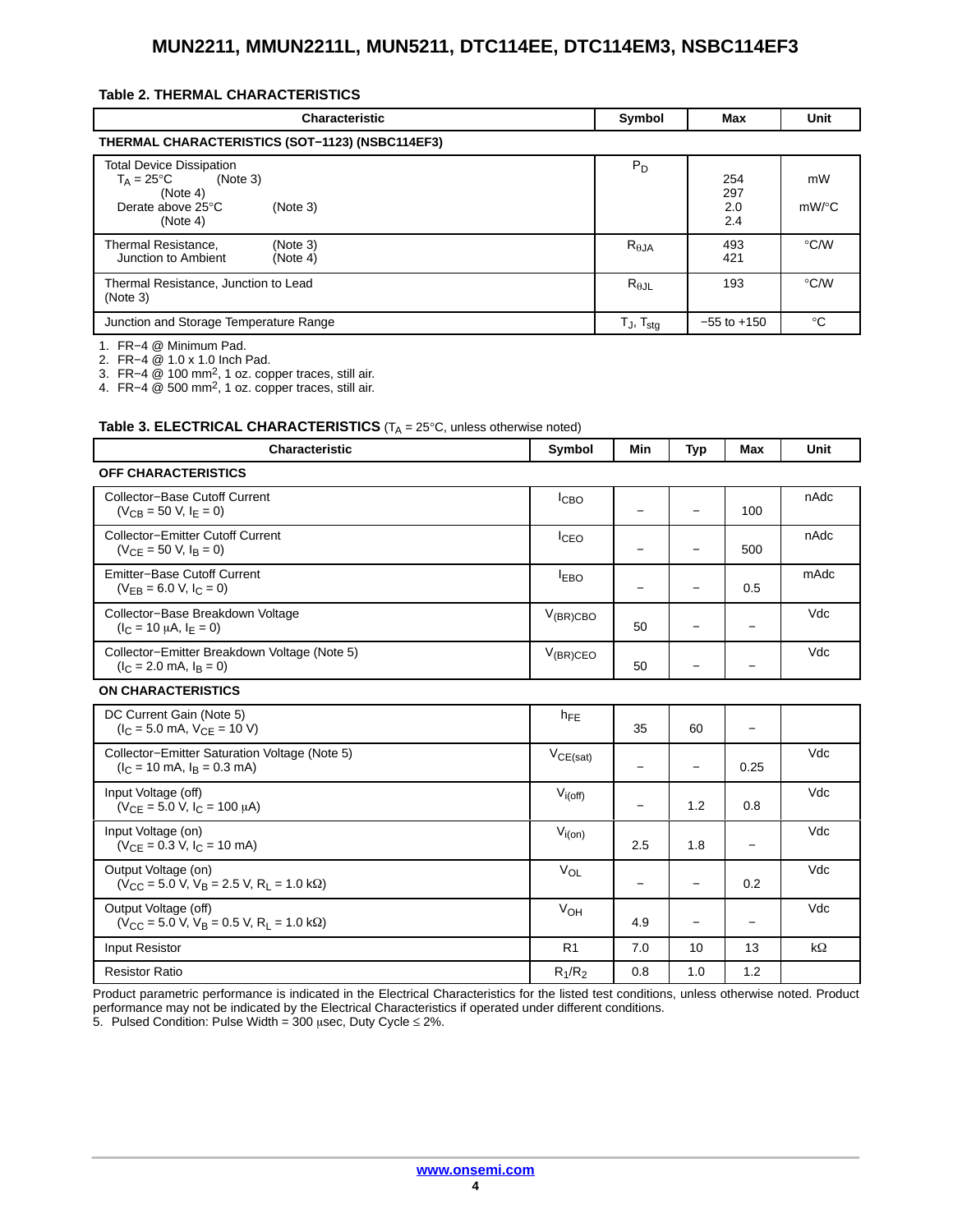**TYPICAL CHARACTERISTICS MUN2211, MMUN2211L, MUN5211, DTC114EE, DTC114EM3**





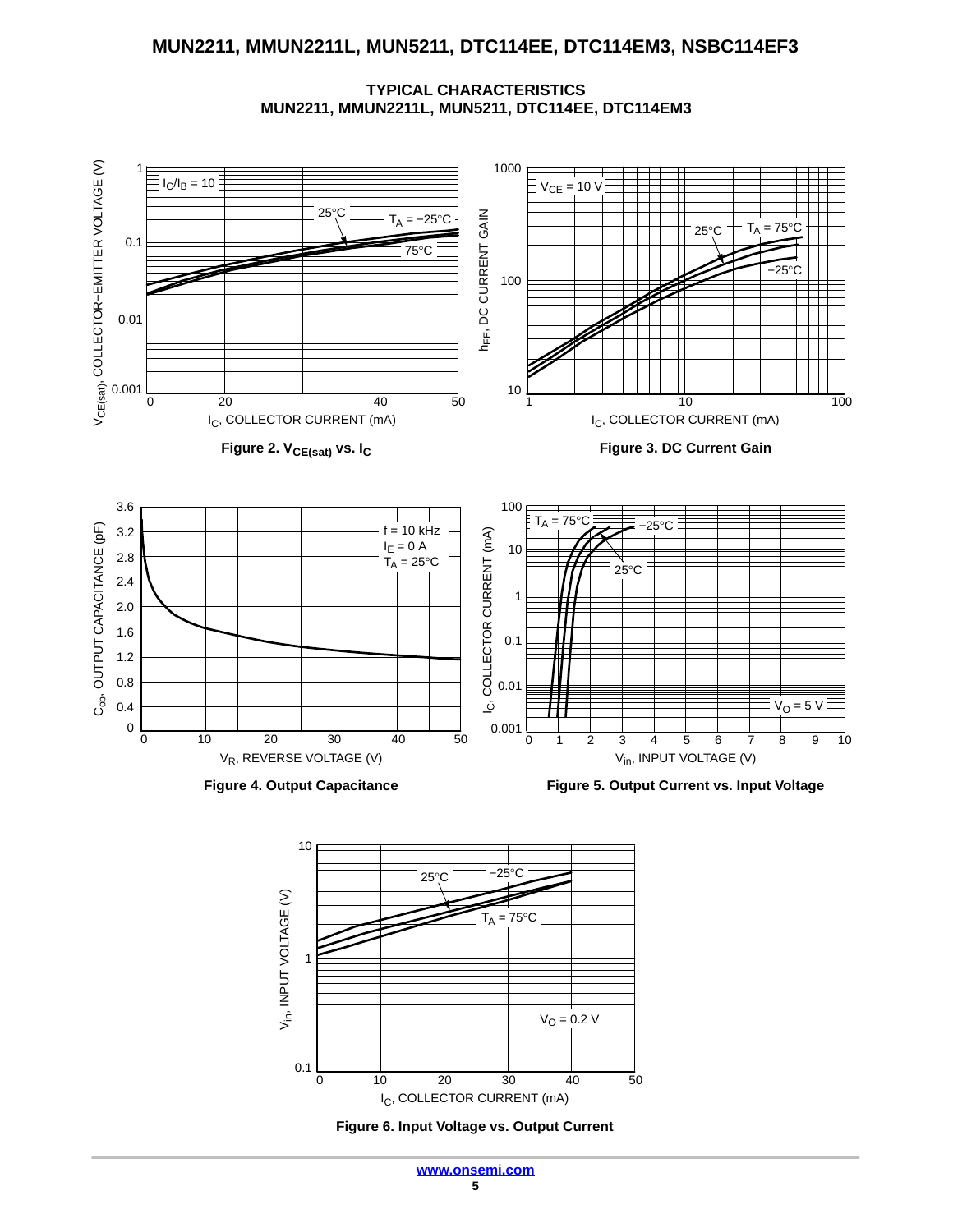

#### **TYPICAL CHARACTERISTICS − NSBC114EF3**

**[www.onsemi.com](http://www.onsemi.com/)**

**Figure 11. Input Voltage vs. Output Current** I<sub>C</sub>, COLLECTOR CURRENT (mA) 0 10 20 30 50 40

 $V_{\rm O} = 0.2 V$ 

0.1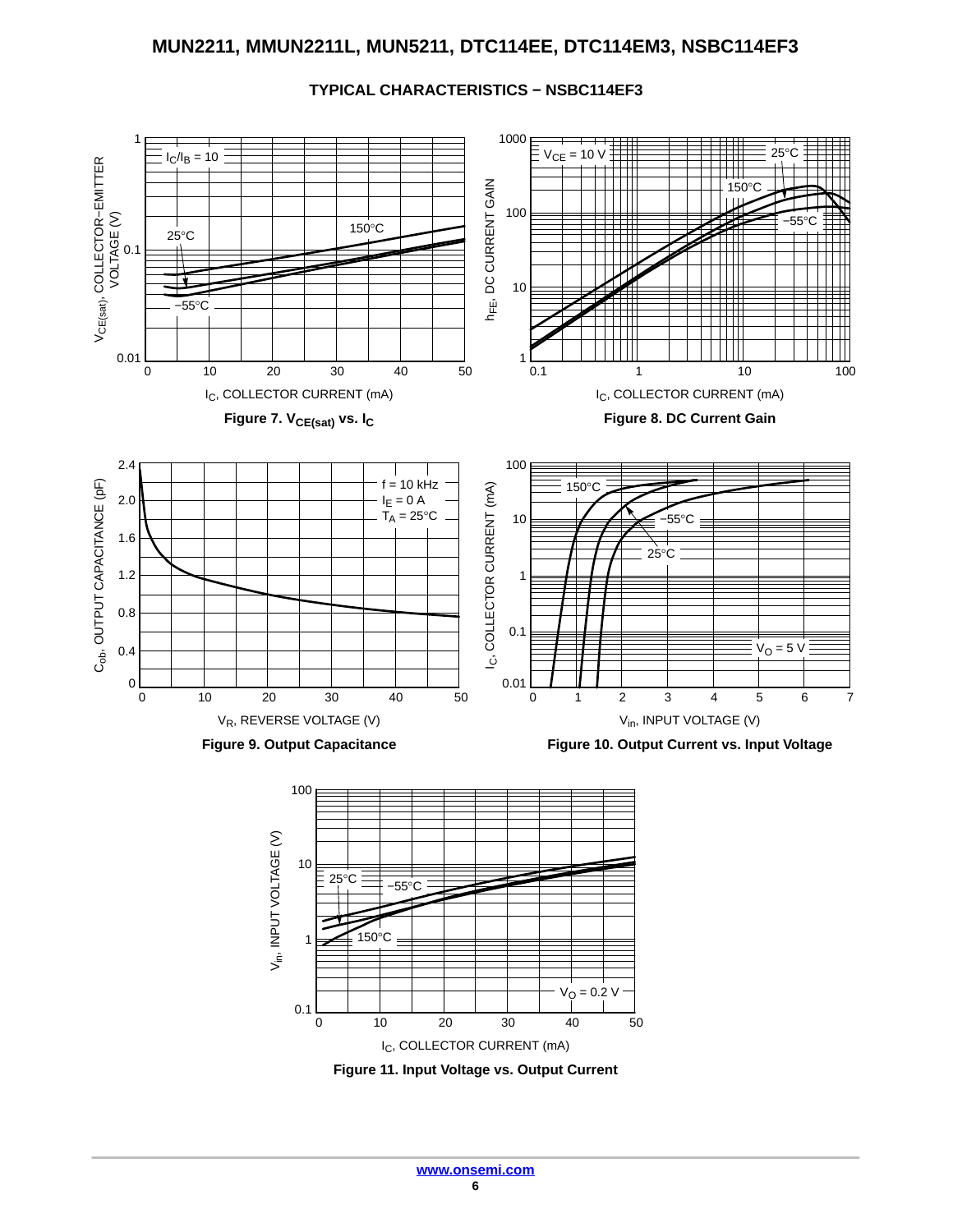#### **PACKAGE DIMENSIONS**

**SC−59** CASE 318D−04 ISSUE H



NOTES: 1. DIMENSIONING AND TOLERANCING PER ANSI Y14.5M, 1982. 2. CONTROLLING DIMENSION: MILLIMETER.

|            |            | <b>MILLIMETERS</b> |            |            | <b>INCHES</b> |            |
|------------|------------|--------------------|------------|------------|---------------|------------|
| <b>DIM</b> | <b>MIN</b> | <b>NOM</b>         | <b>MAX</b> | <b>MIN</b> | <b>NOM</b>    | <b>MAX</b> |
| А          | 1.00       | 1.15               | 1.30       | 0.039      | 0.045         | 0.051      |
| A1         | 0.01       | 0.06               | 0.10       | 0.001      | 0.002         | 0.004      |
| b          | 0.35       | 0.43               | 0.50       | 0.014      | 0.017         | 0.020      |
| c          | 0.09       | 0.14               | 0.18       | 0.003      | 0.005         | 0.007      |
| D          | 2.70       | 2.90               | 3.10       | 0.106      | 0.114         | 0.122      |
| Е          | 1.30       | 1.50               | 1.70       | 0.051      | 0.059         | 0.067      |
| е          | 1.70       | 1.90               | 2.10       | 0.067      | 0.075         | 0.083      |
|            | 0.20       | 0.40               | 0.60       | 0.008      | 0.016         | 0.024      |
| HЕ         | 2.50       | 2.80               | 3.00       | 0.099      | 0.110         | 0.118      |

STYLE 1: PIN 1. BASE 2. EMITTER 3. COLLECTOR

#### **SOLDERING FOOTPRINT\***

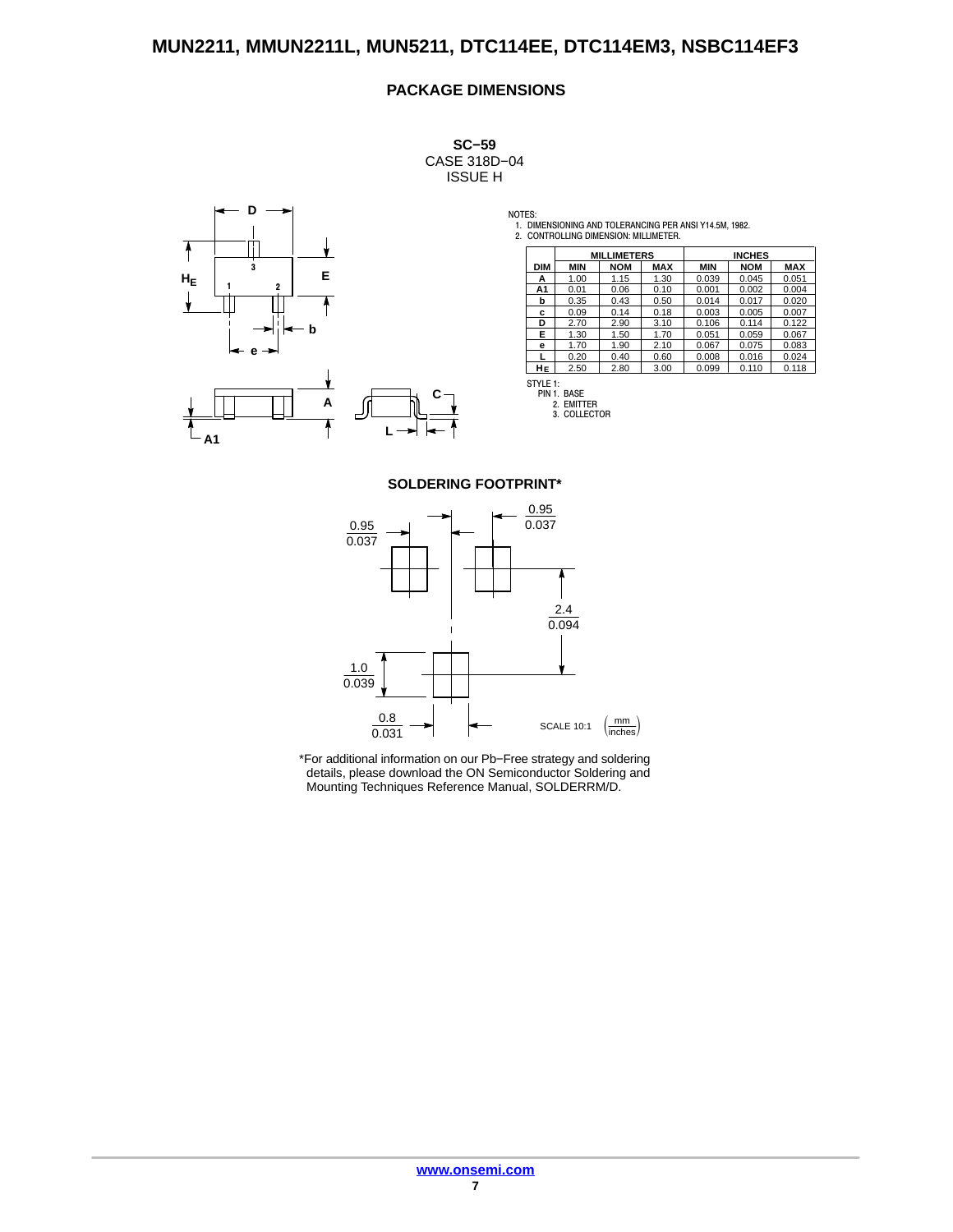#### **PACKAGE DIMENSIONS**

**SOT−23 (TO−236)**

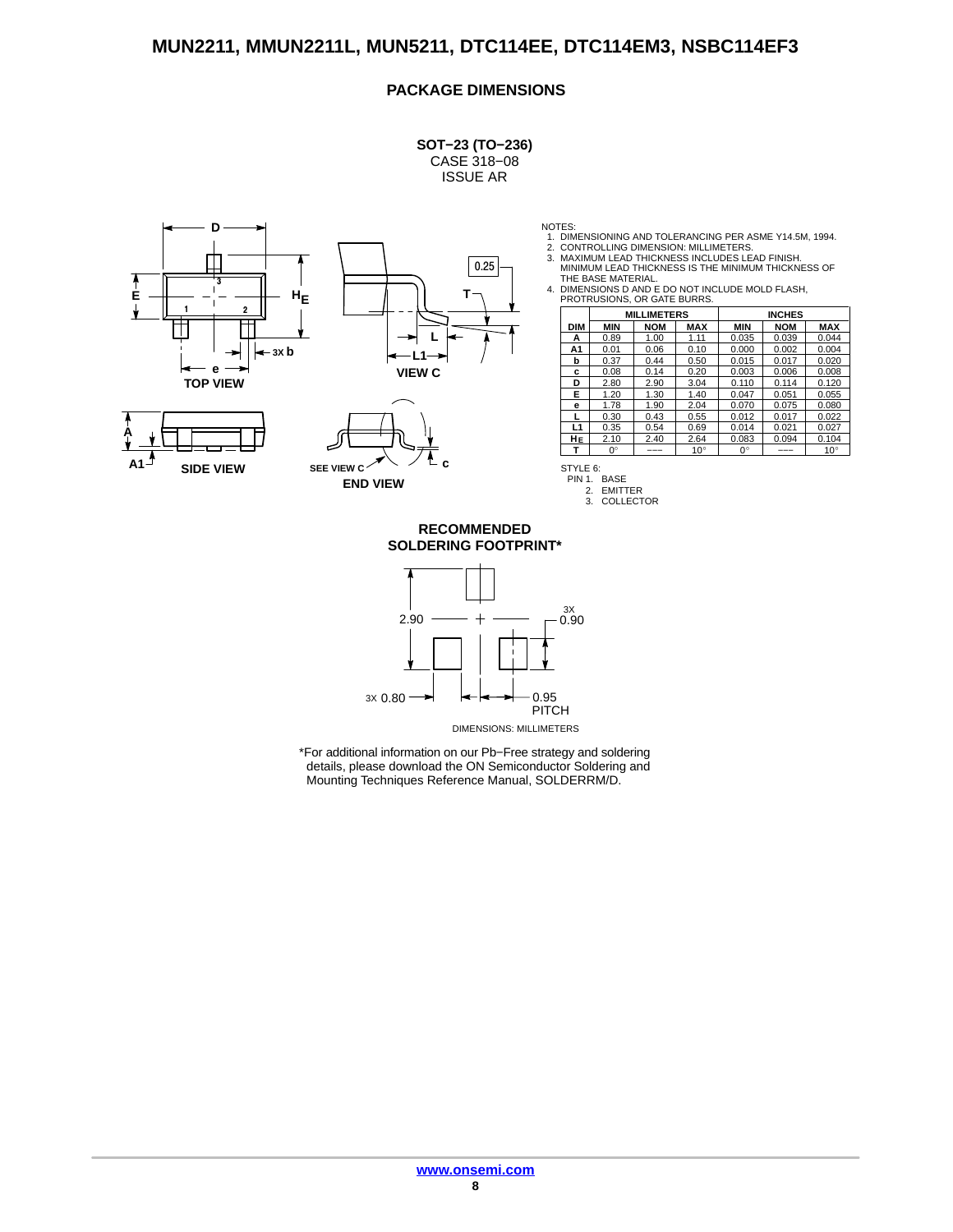#### **PACKAGE DIMENSIONS**

**SC−70 (SOT−323)** CASE 419−04 ISSUE N



**c L**

NOTES: 1. DIMENSIONING AND TOLERANCING PER ANSI Y14.5M, 1982. 2. CONTROLLING DIMENSION: INCH.

|            |            | <b>MILLIMETERS</b> |            |            | <b>INCHES</b> |            |
|------------|------------|--------------------|------------|------------|---------------|------------|
| <b>DIM</b> | <b>MIN</b> | <b>NOM</b>         | <b>MAX</b> | <b>MIN</b> | <b>NOM</b>    | <b>MAX</b> |
| А          | 0.80       | 0.90               | 1.00       | 0.032      | 0.035         | 0.040      |
| A1         | 0.00       | 0.05               | 0.10       | 0.000      | 0.002         | 0.004      |
| A2         |            | 0.70 REF           |            |            | 0.028 REF     |            |
| b          | 0.30       | 0.35               | 0.40       | 0.012      | 0.014         | 0.016      |
| с          | 0.10       | 0.18               | 0.25       | 0.004      | 0.007         | 0.010      |
| D          | 1.80       | 2.10               | 2.20       | 0.071      | 0.083         | 0.087      |
| Е          | 1.15       | 1.24               | 1.35       | 0.045      | 0.049         | 0.053      |
| е          | 1.20       | 1.30               | 1.40       | 0.047      | 0.051         | 0.055      |
| e1         |            | 0.65 BSC           |            |            | 0.026 BSC     |            |
|            | 0.20       | 0.38               | 0.56       | 0.008      | 0.015         | 0.022      |
| HЕ         | 2.00       | 2.10               | 2.40       | 0.079      | 0.083         | 0.095      |



STYLE 3: PIN 1. BASE 2. EMITTER 3. COLLECTOR

**SOLDERING FOOTPRINT\***

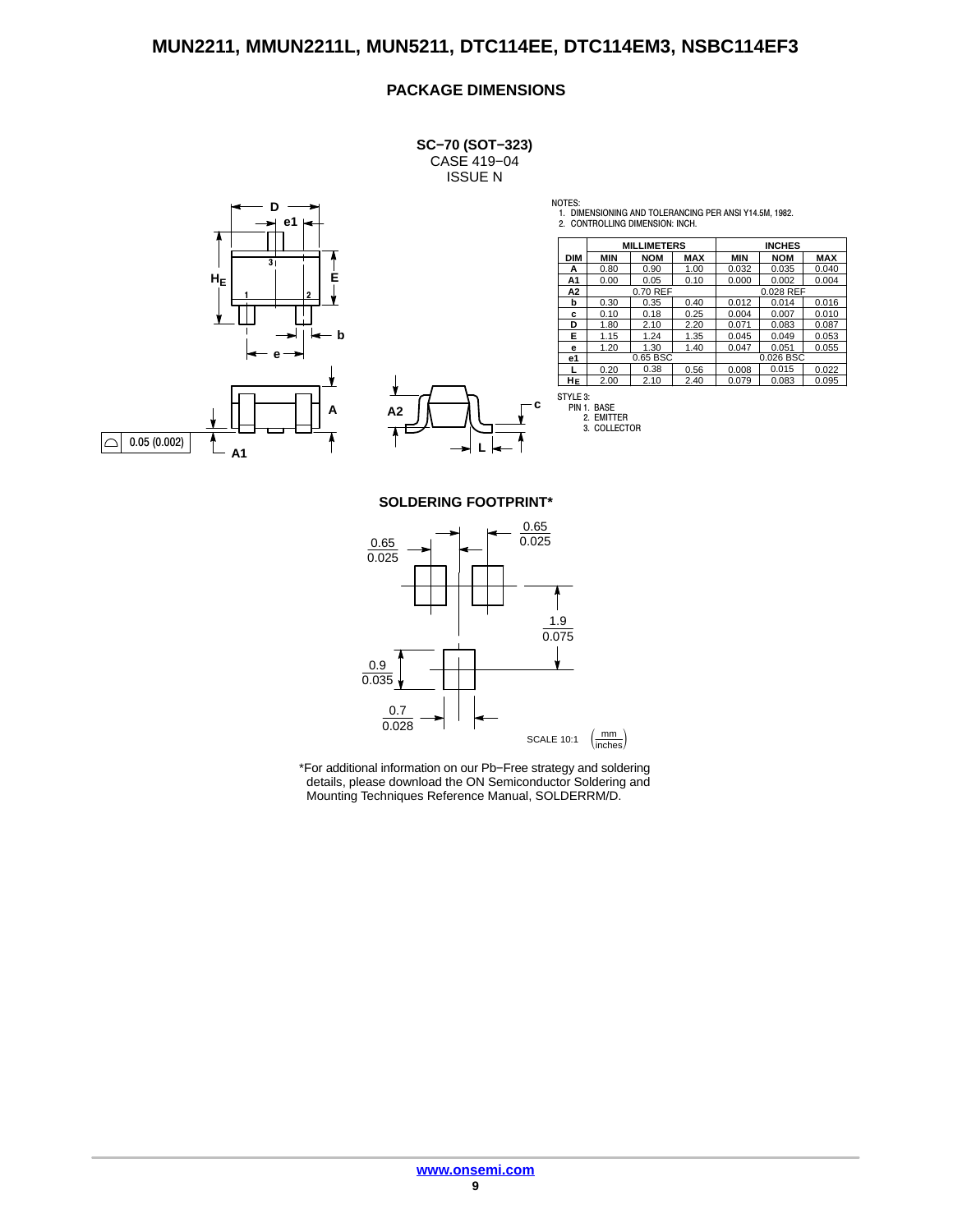#### **PACKAGE DIMENSIONS**

**SC−75/SOT−416** CASE 463 ISSUE G





NOTES: 1. DIMENSIONING AND TOLERANCING PER ANSI Y14.5M, 1982. 2. CONTROLLING DIMENSION: MILLIMETER.

| CONTROLLING DIMENSION, MILLIMETER. |                    |            |            |               |            |            |
|------------------------------------|--------------------|------------|------------|---------------|------------|------------|
|                                    | <b>MILLIMETERS</b> |            |            | <b>INCHES</b> |            |            |
| <b>DIM</b>                         | <b>MIN</b>         | <b>NOM</b> | <b>MAX</b> | <b>MIN</b>    | <b>NOM</b> | <b>MAX</b> |
| A                                  | 0.70               | 0.80       | 0.90       | 0.027         | 0.031      | 0.035      |
| Α1                                 | 0.00               | 0.05       | 0.10       | 0.000         | 0.002      | 0.004      |
| b                                  | 0.15               | 0.20       | 0.30       | 0.006         | 0.008      | 0.012      |
| C                                  | 0.10               | 0.15       | 0.25       | 0.004         | 0.006      | 0.010      |
| D                                  | 1.55               | 1.60       | 1.65       | 0.061         | 0.063      | 0.065      |
| Е                                  | 0.70               | 0.80       | 0.90       | 0.027         | 0.031      | 0.035      |
| е                                  |                    | 1.00 BSC   |            |               | 0.04 BSC   |            |
|                                    | 0.10               | 0.15       | 0.20       | 0.004         | 0.006      | 0.008      |
| НF                                 | 1.50               | 1.60       | 1.70       | 0.060         | 0.063      | 0.067      |



STYLE 1: PIN 1. BASE 2. EMITTER 3. COLLECTOR

**SOLDERING FOOTPRINT\***

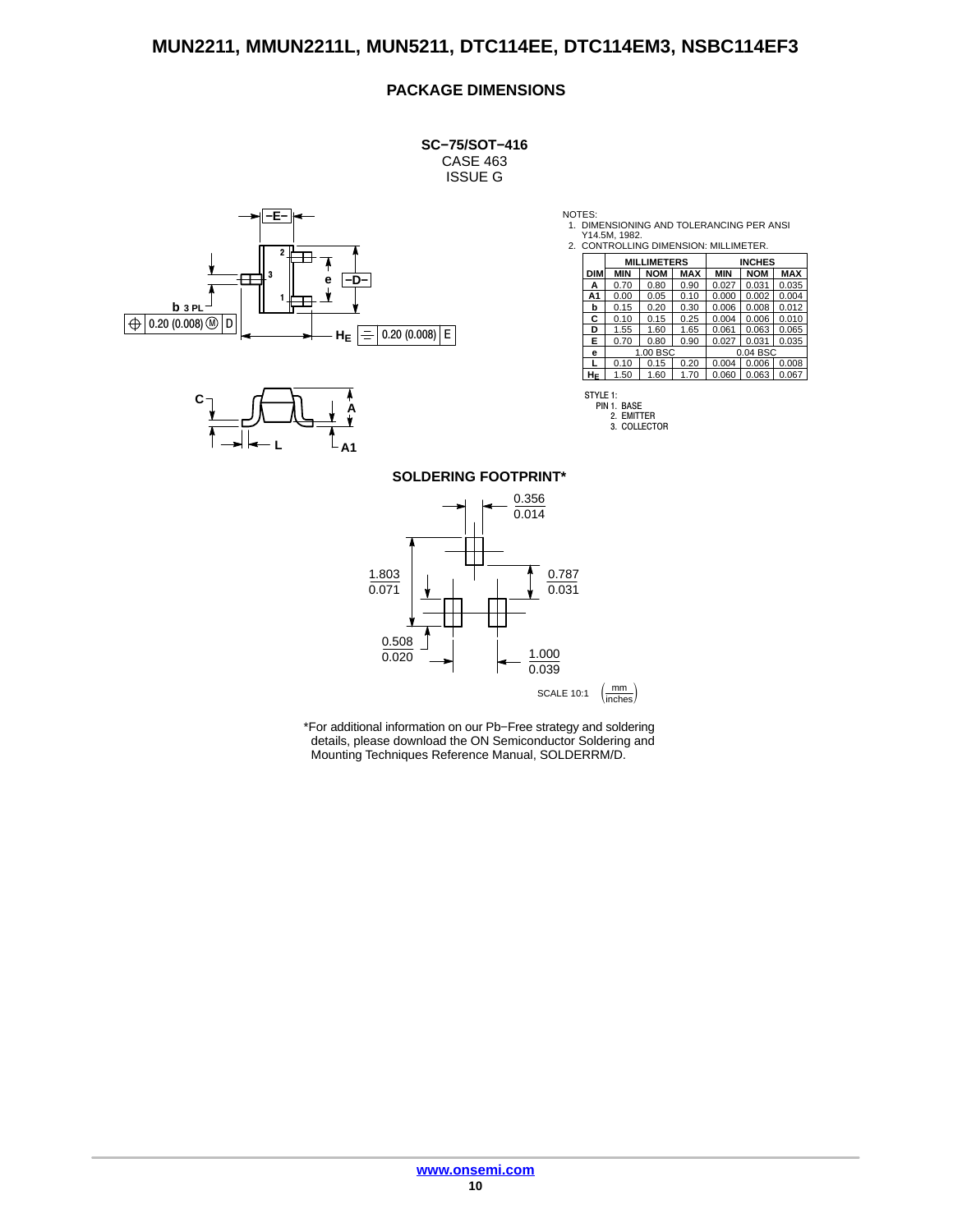#### **PACKAGE DIMENSIONS**



**3X L2**

**BOTTOM VIEW**

NOTES: 1. DIMENSIONING AND TOLERANCING PER ASME Y14.5M, 1994. 2. CONTROLLING DIMENSION: MILLIMETERS. 3. MAXIMUM LEAD THICKNESS INCLUDES LEAD

FINISH. MINIMUM LEAD THICKNESS IS THE MINIMUM THICKNESS OF BASE MATERIAL.

# 4. DIMENSIONS D AND E DO NOT INCLUDE MOLD FLASH, PROTRUSIONS OR GATE BURRS.

|            | <b>MILLIMETERS</b>              |                  |            |
|------------|---------------------------------|------------------|------------|
| <b>DIM</b> | <b>MIN</b>                      | <b>NOM</b>       | <b>MAX</b> |
| А          | 0.45                            | 0.50             | 0.55       |
| b          | 0.15                            | 0.21             | 0.27       |
| b1         | 0.25                            | 0.31             | 0.37       |
| C          | 0.07                            | 0.12             | 0.17       |
| D          | 1.15                            | 1.20             | 1.25       |
| E          | 0.75                            | 0.80             | 0.85       |
| е          |                                 | $0.40$ BSC       |            |
| HЕ         | 1.15                            | 1.20             | 1.25       |
|            |                                 | 0.29 REF         |            |
| L2         | 0.15                            | 0.20             | 0.25       |
| STYLE 1:   | PIN 1. BASE<br>2. EMITTER<br>3. | <b>COLLECTOR</b> |            |

**SOLDERING FOOTPRINT\* RECOMMENDED**



DIMENSIONS: MILLIMETERS